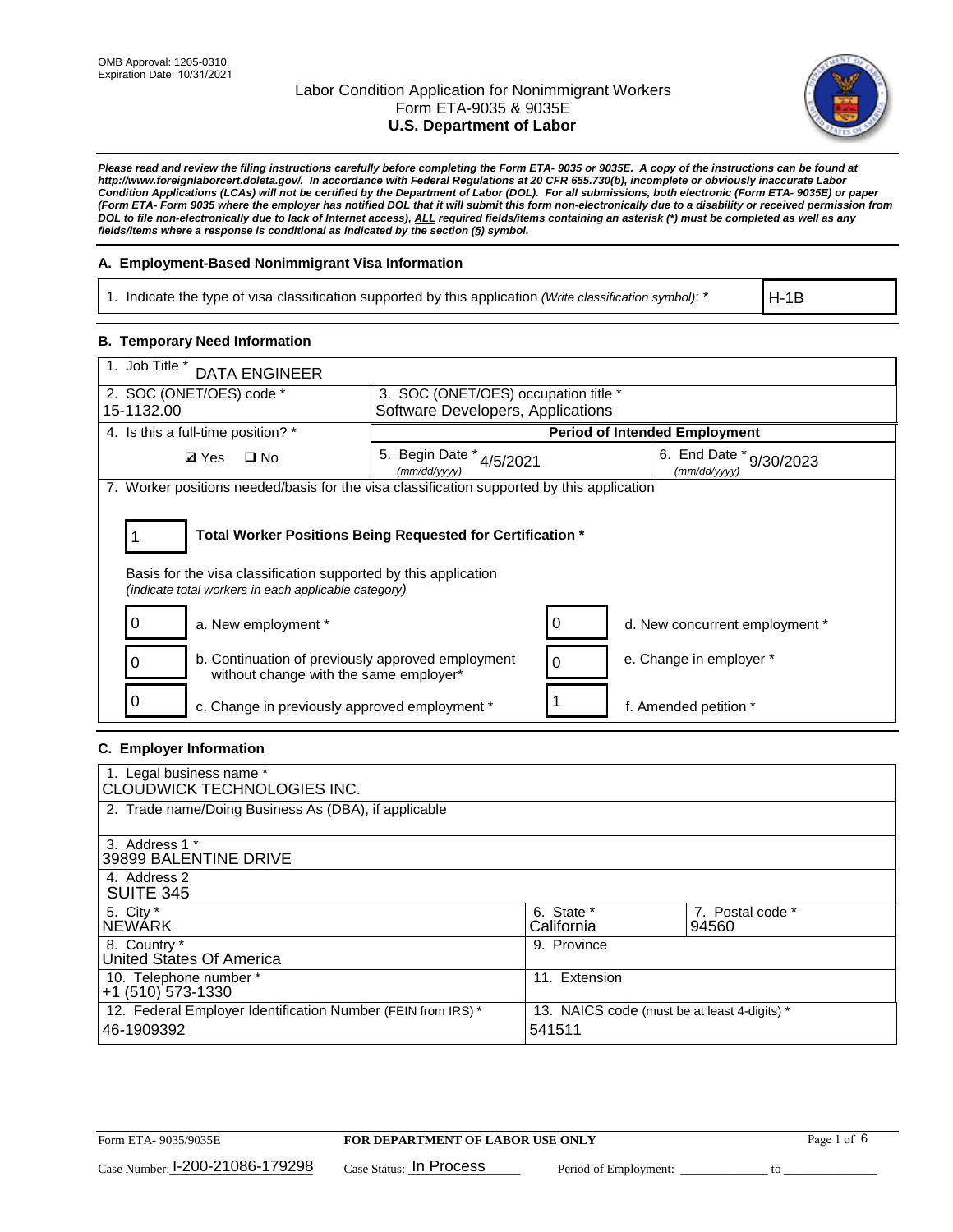

## **D. Employer Point of Contact Information**

**Important Note**: The information contained in this Section must be that of an employee of the employer who is authorized to act on behalf of the employer in labor certification matters. The information in this Section must be different from the agent or attorney information listed in Section E, unless the attorney is an employee of the employer.

| 1. Contact's last (family) name *                   | 2. First (given) name * |                          | 3. Middle name(s)         |
|-----------------------------------------------------|-------------------------|--------------------------|---------------------------|
| <b>CHHABRA</b>                                      | <b>MANINDER</b>         |                          | <b>SINGH</b>              |
| 4. Contact's job title *<br>CHIEF EXECUTIVE OFFICER |                         |                          |                           |
| 5. Address 1 *<br>39899 BALENTINE DRIVE             |                         |                          |                           |
| 6. Address 2<br><b>SUITE 345</b>                    |                         |                          |                           |
| 7. City *<br><b>NEWÁRK</b>                          |                         | 8. State *<br>California | 9. Postal code *<br>94560 |
| 10. Country *<br>United States Of America           |                         | 11. Province             |                           |
| 12. Telephone number *                              | Extension<br>13.        | 14. E-Mail address       |                           |
| +1 (510) 573-1330                                   |                         | MANI@CLOUDWICK.COM       |                           |

# **E. Attorney or Agent Information (If applicable)**

**Important Note**: The employer authorizes the attorney or agent identified in this section to act on its behalf in connection with the filing of this application.

| 1. Is the employer represented by an attorney or agent in the filing of this application? *<br>If "Yes," complete the remainder of Section E below. |  |                            |                          |                               |              | <b>Ø</b> Yes<br>$\Box$ No                            |
|-----------------------------------------------------------------------------------------------------------------------------------------------------|--|----------------------------|--------------------------|-------------------------------|--------------|------------------------------------------------------|
| 2. Attorney or Agent's last (family) name §                                                                                                         |  | 3. First (given) name $\S$ |                          |                               |              | 4. Middle name(s)                                    |
| AHLUWALIA                                                                                                                                           |  | <b>INDERJIT</b>            |                          |                               | <b>SINGH</b> |                                                      |
| 5. Address 1 §<br>1871 THE ALAMEDA                                                                                                                  |  |                            |                          |                               |              |                                                      |
| 6. Address 2<br>SUITE 333                                                                                                                           |  |                            |                          |                               |              |                                                      |
| 7. City §<br>SAN JOSE                                                                                                                               |  |                            | 8. State §<br>California |                               | 95126        | 9. Postal code §                                     |
| 10. Country §<br>United States Of America                                                                                                           |  |                            | 11. Province             |                               |              |                                                      |
| 12. Telephone number §                                                                                                                              |  | 13. Extension              |                          | 14. E-Mail address            |              |                                                      |
| +1 (408) 981-7696                                                                                                                                   |  |                            |                          | INDER@AHLUWALIA-FIRM.COM      |              |                                                      |
| 15. Law firm/Business name §                                                                                                                        |  |                            |                          | 16. Law firm/Business FEIN §  |              |                                                      |
| THE AHLUWALIA FIRM                                                                                                                                  |  |                            |                          | 26-2910905                    |              |                                                      |
| 17. State Bar number (only if attorney) §                                                                                                           |  |                            |                          |                               |              | 18. State of highest court where attorney is in good |
| 26168                                                                                                                                               |  |                            | Tennessee                | standing (only if attorney) § |              |                                                      |
| 19. Name of the highest State court where attorney is in good standing (only if attorney) §                                                         |  |                            |                          |                               |              |                                                      |
| TENNESSEE SUPREME COURT                                                                                                                             |  |                            |                          |                               |              |                                                      |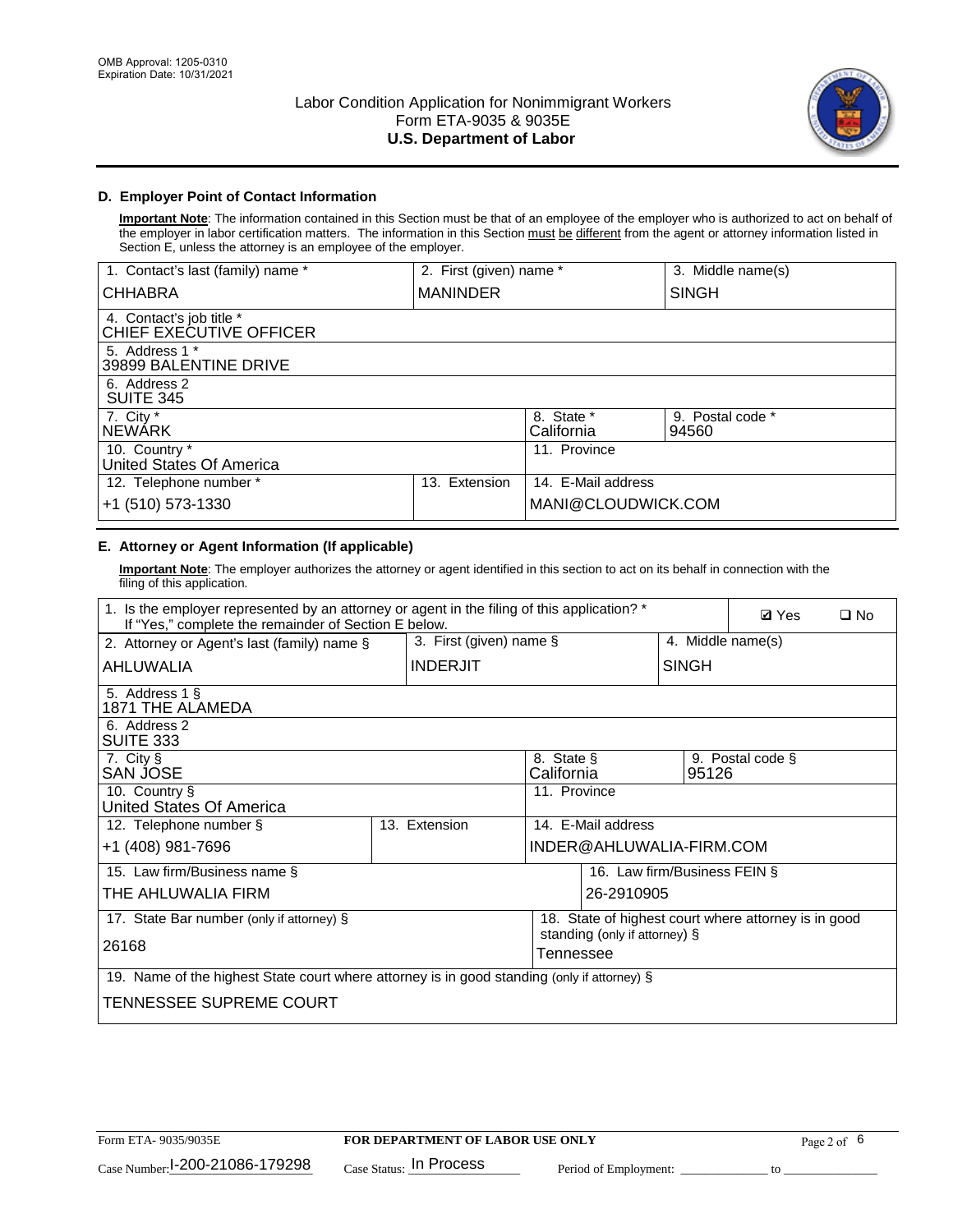

#### **F. Employment and Wage Information**

**Important Note**: The employer must define the intended place(s) of employment with as much geographic specificity as possible. Each intended place(s) of employment listed below must be the worksite or physical location where the work will actually be performed and cannot be a P.O. Box. The employer must identify all intended places of employment, including those of short duration, on the LCA. 20 CFR 655.730(c)(5). If the employer is submitting this form non-electronically and the work is expected to be performed in more than one location, an attachment must be submitted in order to complete this section. An employer has the option to use either a single Form ETA-9035/9035E or multiple forms to disclose all intended places of employment. If the employer has more than ten (10) intended places of employment at the time of filing this application, the employer must file as many additional LCAs as are necessary to list all intended places of employment. See the form instructions for further information about identifying all intended places of employment.

### a.*Place of Employment Information* 1

|                                                                                                 | 1. Enter the estimated number of workers that will perform work at this place of employment under<br>the LCA.*                 |  | 1                                        |                  |                          |             |  |  |  |
|-------------------------------------------------------------------------------------------------|--------------------------------------------------------------------------------------------------------------------------------|--|------------------------------------------|------------------|--------------------------|-------------|--|--|--|
|                                                                                                 | 2. Indicate whether the worker(s) subject to this LCA will be placed with a secondary entity at this<br>place of employment. * |  |                                          |                  | $\square$ Yes            | <b>Z</b> No |  |  |  |
|                                                                                                 | 3. If "Yes" to question 2, provide the legal business name of the secondary entity. §                                          |  |                                          |                  |                          |             |  |  |  |
|                                                                                                 | 4. Address 1 *                                                                                                                 |  |                                          |                  |                          |             |  |  |  |
|                                                                                                 | 1237 SW 160TH AVENUE                                                                                                           |  |                                          |                  |                          |             |  |  |  |
|                                                                                                 | 5. Address 2                                                                                                                   |  |                                          |                  |                          |             |  |  |  |
|                                                                                                 | 6. City $*$<br>7. County *<br><b>BEAVERTON</b><br>Washington                                                                   |  |                                          |                  |                          |             |  |  |  |
| 8. State/District/Territory *<br>9. Postal code *                                               |                                                                                                                                |  |                                          |                  |                          |             |  |  |  |
| 97006<br>Oregon<br>10. Wage Rate Paid to Nonimmigrant Workers *<br>10a. Per: (Choose only one)* |                                                                                                                                |  |                                          |                  |                          |             |  |  |  |
| □ Hour □ Week □ Bi-Weekly □ Month ☑ Year                                                        |                                                                                                                                |  |                                          |                  |                          |             |  |  |  |
|                                                                                                 | From* \$125424 00 To: \$<br>150000 00                                                                                          |  |                                          |                  |                          |             |  |  |  |
|                                                                                                 | 11. Prevailing Wage Rate *                                                                                                     |  | 11a. Per: (Choose only one)*             |                  |                          |             |  |  |  |
|                                                                                                 | $\sin 125424 = 00$                                                                                                             |  | □ Hour □ Week □ Bi-Weekly □ Month 回 Year |                  |                          |             |  |  |  |
|                                                                                                 | Questions 12-14. Identify the source used for the prevailing wage (PW) (check and fully complete only one): *                  |  |                                          |                  |                          |             |  |  |  |
| 12.                                                                                             | A Prevailing Wage Determination (PWD) issued by the Department of Labor                                                        |  |                                          |                  | a. PWD tracking number § |             |  |  |  |
| 13.                                                                                             | A PW obtained independently from the Occupational Employment Statistics (OES) Program                                          |  |                                          |                  |                          |             |  |  |  |
| $\boldsymbol{\mathcal{V}}$                                                                      | a. Wage Level (check one): §                                                                                                   |  |                                          | b. Source Year § |                          |             |  |  |  |
|                                                                                                 | D IV<br>□⊪<br>$\square$ $\square$<br>$\Box$ N/A<br>⊓⊥                                                                          |  |                                          |                  | 7/1/2020 - 6/30/2021     |             |  |  |  |
| 14.                                                                                             | A PW obtained using another legitimate source (other than OES) or an independent authoritative source                          |  |                                          |                  |                          |             |  |  |  |
|                                                                                                 | a. Source Type (check one): §                                                                                                  |  |                                          | b. Source Year § |                          |             |  |  |  |
|                                                                                                 | $\Box$ CBA<br>$\Box$ DBA<br>$\square$ SCA<br>$\Box$ Other/ PW Survey                                                           |  |                                          |                  |                          |             |  |  |  |
|                                                                                                 | c. If responded "Other/ PW Survey" in question 14.a, enter the name of the survey producer or publisher §                      |  |                                          |                  |                          |             |  |  |  |
|                                                                                                 |                                                                                                                                |  |                                          |                  |                          |             |  |  |  |
|                                                                                                 |                                                                                                                                |  |                                          |                  |                          |             |  |  |  |
|                                                                                                 | d. If responded "Other/ PW Survey" in question 14.a, enter the title or name of the PW survey §                                |  |                                          |                  |                          |             |  |  |  |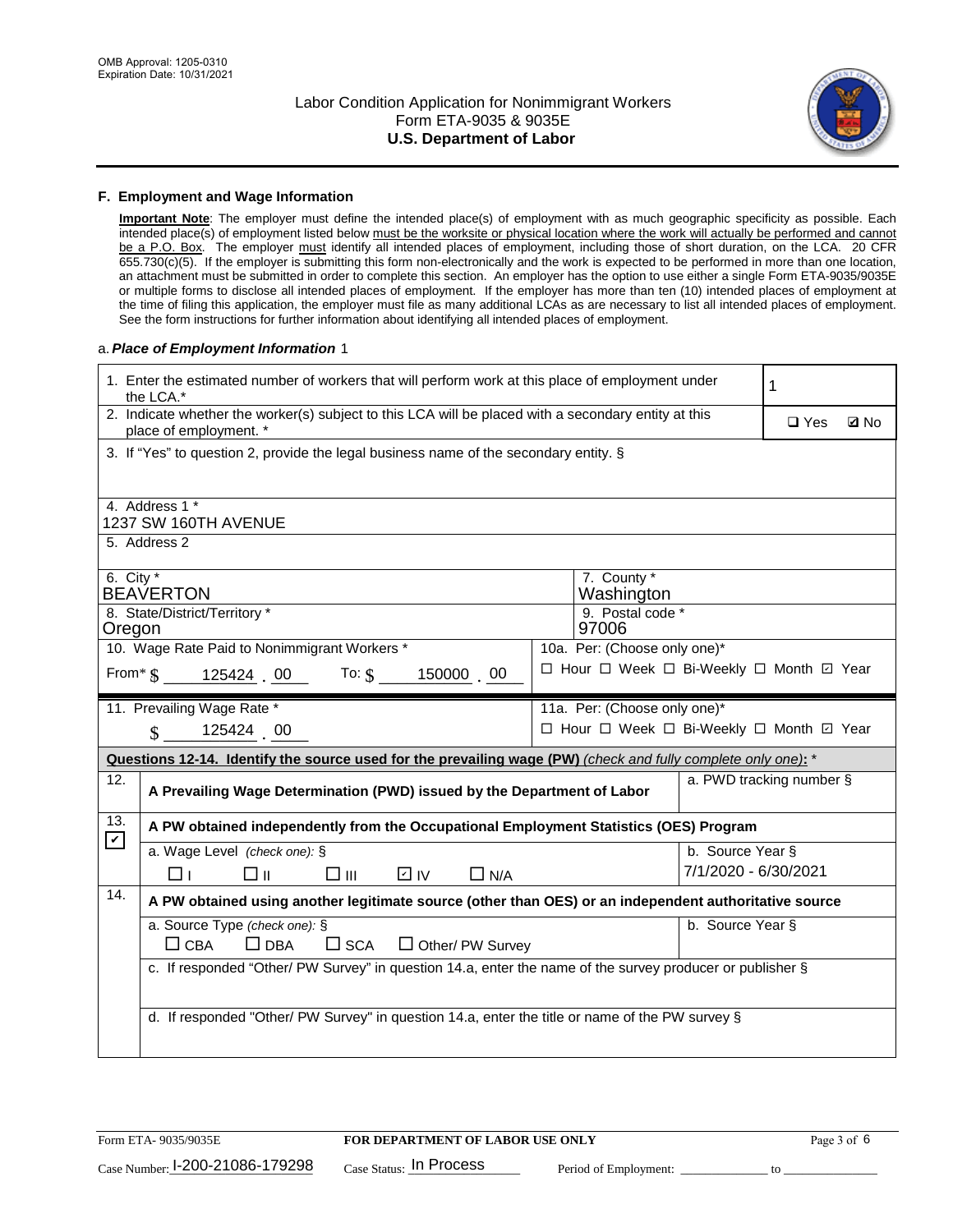

## **G. Employer Labor Condition Statements**

! *Important Note:* In order for your application to be processed, you MUST read Section G of the Form ETA-9035CP - General Instructions for the 9035 & 9035E under the heading "Employer Labor Condition Statements" and agree to all four (4) labor condition statements summarized below:

- (1) **Wages:** The employer shall pay nonimmigrant workers at least the prevailing wage or the employer's actual wage, whichever is higher, and pay for non-productive time. The employer shall offer nonimmigrant workers benefits and eligibility for benefits provided as compensation for services on the same basis as the employer offers to U.S. workers. The employer shall not make deductions to recoup a business expense(s) of the employer including attorney fees and other costs connected to the performance of H-1B, H-1B1, or E-3 program functions which are required to be performed by the employer. This includes expenses related to the preparation and filing of this LCA and related visa petition information. 20 CFR 655.731;
- (2) **Working Conditions:** The employer shall provide working conditions for nonimmigrants which will not adversely affect the working conditions of workers similarly employed. The employer's obligation regarding working conditions shall extend for the duration of the validity period of the certified LCA or the period during which the worker(s) working pursuant to this LCA is employed by the employer, whichever is longer. 20 CFR 655.732;
- (3) **Strike, Lockout, or Work Stoppage:** At the time of filing this LCA, the employer is not involved in a strike, lockout, or work stoppage in the course of a labor dispute in the occupational classification in the area(s) of intended employment. The employer will notify the Department of Labor within 3 days of the occurrence of a strike or lockout in the occupation, and in that event the LCA will not be used to support a petition filing with the U.S. Citizenship and Immigration Services (USCIS) until the DOL Employment and Training Administration (ETA) determines that the strike or lockout has ended. 20 CFR 655.733; and
- (4) **Notice:** Notice of the LCA filing was provided no more than 30 days before the filing of this LCA or will be provided on the day this LCA is filed to the bargaining representative in the occupation and area of intended employment, or if there is no bargaining representative, to workers in the occupation at the place(s) of employment either by electronic or physical posting. This notice was or will be posted for a total period of 10 days, except that if employees are provided individual direct notice by e-mail, notification need only be given once. A copy of the notice documentation will be maintained in the employer's public access file. A copy of this LCA will be provided to each nonimmigrant worker employed pursuant to the LCA. The employer shall, no later than the date the worker(s) report to work at the place(s) of employment, provide a signed copy of the certified LCA to the worker(s) working pursuant to this LCA. 20 CFR 655.734.

1. **I have read and agree to** Labor Condition Statements 1, 2, 3, and 4 above and as fully explained in Section G of the Form ETA-9035CP – General Instructions for the 9035 & 9035E and the Department's regulations at 20 CFR 655 Subpart H. \*

**Ø**Yes ロNo

### **H. Additional Employer Labor Condition Statements –H-1B Employers ONLY**

!**Important Note***:* In order for your H-1B application to be processed, you MUST read Section H – Subsection 1 of the Form ETA 9035CP – General Instructions for the 9035 & 9035E under the heading "Additional Employer Labor Condition Statements" and answer the questions below.

#### *a. Subsection 1*

| 1. At the time of filing this LCA, is the employer H-1B dependent? §                                                                                                                                                                                                      | ⊡ Yes        | $\square$ No |              |  |
|---------------------------------------------------------------------------------------------------------------------------------------------------------------------------------------------------------------------------------------------------------------------------|--------------|--------------|--------------|--|
| 2. At the time of filing this LCA, is the employer a willful violator? $\S$                                                                                                                                                                                               | $\Box$ Yes   | ⊡ No         |              |  |
| 3. If "Yes" is marked in questions H.1 and/or H.2, you must answer "Yes" or "No" regarding<br>whether the employer will use this application ONLY to support H-1B petitions or extensions of<br>status for exempt H-1B nonimmigrant workers? §                            | <b>☑</b> Yes | $\Box$ No    |              |  |
| 4. If "Yes" is marked in question H.3, identify the statutory basis for the<br>$\Box$ \$60,000 or higher annual wage<br>exemption of the H-1B nonimmigrant workers associated with this<br>□ Master's Degree or higher in related specialty<br><b>Both</b><br>LCA. §<br>☑ |              |              |              |  |
| H-1B Dependent or Willful Violator Employers -Master's Degree or Higher Exemptions ONLY                                                                                                                                                                                   |              |              |              |  |
| 5. Indicate whether a completed Appendix A is attached to this LCA covering any H-1B<br>nonimmigrant worker for whom the statutory exemption will be based <b>ONLY</b> on attainment of a<br>Master's Degree or higher in related specialty. §                            | $\Box$ Yes   | ⊟ No         | <b>Q</b> N/A |  |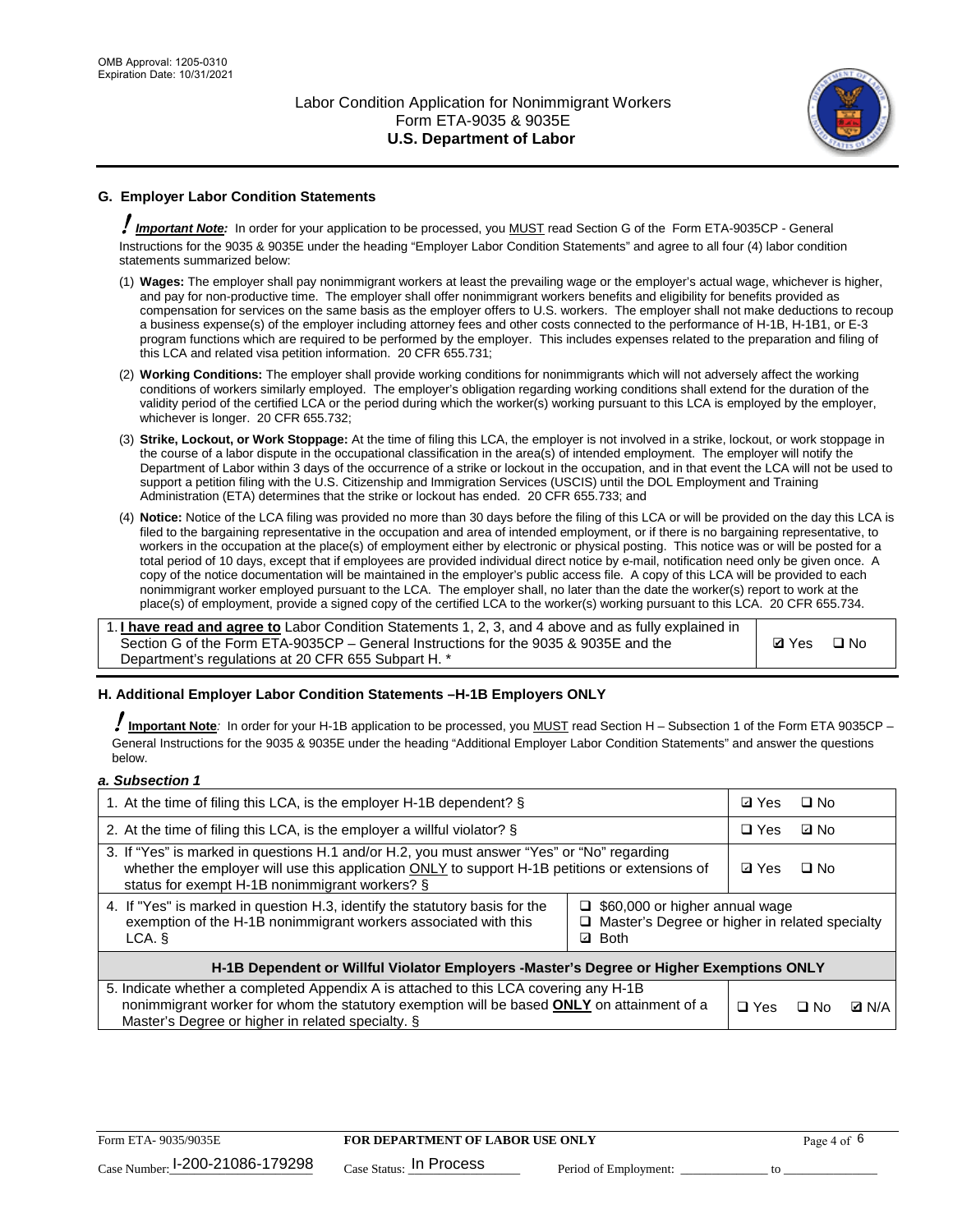

**If you marked "Yes" to questions H.a.1 (H-1B dependent) and/or H.a.2 (H-1B willful violator) and "No" to question H.a.3 (exempt H-1B nonimmigrant workers), you MUST read Section H – Subsection 2 of the Form ETA 9035CP – General Instructions for the 9035 & 9035E under the heading "Additional Employer Labor Condition Statements" and indicate your agreement to all three (3) additional statements summarized below.**

#### *b. Subsection 2*

- A. **Displacement:** An H-1B dependent or willful violator employer is prohibited from displacing a U.S. worker in its own workforce within the period beginning 90 days before and ending 90 days after the date of filing of the visa petition. 20 CFR 655.738(c);
- B. **Secondary Displacement:** An H-1B dependent or willful violator employer is prohibited from placing an H-1B nonimmigrant worker(s) with another/secondary employer where there are indicia of an employment relationship between the nonimmigrant worker(s) and that other/secondary employer (thus possibly affecting the jobs of U.S. workers employed by that other employer), unless and until the employer subject to this LCA makes the inquiries and/or receives the information set forth in 20 CFR 655.738(d)(5) concerning that other/secondary employer's displacement of similarly employed U.S. workers in its workforce within the period beginning 90 days before and ending 90 days after the date of such placement. 20 CFR 655.738(d). Even if the required inquiry of the secondary employer is made, the H-1B dependent or willful violator employer will be subject to a finding of a violation of the secondary displacement prohibition if the secondary employer, in fact, displaces any U.S. worker(s) during the applicable time period; and
- C. **Recruitment and Hiring:** Prior to filing this LCA or any petition or request for extension of status for nonimmigrant worker(s) supported by this LCA, the H-1B dependent or willful violator employer must take good faith steps to recruit U.S. workers for the job(s) using procedures that meet industry-wide standards and offer compensation that is at least as great as the required wage to be paid to the nonimmigrant worker(s) pursuant to 20 CFR 655.731(a). The employer must offer the job(s) to any U.S. worker who applies and is equally or better qualified for the job than the nonimmigrant worker. 20 CFR 655.739.

| 6. I have read and agree to Additional Employer Labor Condition Statements A, B, and C above and |       |           |
|--------------------------------------------------------------------------------------------------|-------|-----------|
| as fully explained in Section H – Subsections 1 and 2 of the Form ETA 9035CP – General           | □ Yes | $\Box$ No |
| Instructions for the 9035 & 9035E and the Department's regulations at 20 CFR 655 Subpart H. §    |       |           |

### **I. Public Disclosure Information**

! **Important Note***:* You must select one or both of the options listed in this Section.

| 1. Public disclosure information in the United States will be kept at: * |  |  |  |  |  |  |
|--------------------------------------------------------------------------|--|--|--|--|--|--|
|--------------------------------------------------------------------------|--|--|--|--|--|--|

**sqrt** Employer's principal place of business □ Place of employment

### **J. Notice of Obligations**

A. Upon receipt of the certified LCA, the employer must take the following actions:

- o Print and sign a hard copy of the LCA if filing electronically (20 CFR 655.730(c)(3));<br>
Maintain the original signed and certified LCA in the employer's files (20 CFR 655.7
- Maintain the original signed and certified LCA in the employer's files (20 CFR 655.705(c)(2); 20 CFR 655.730(c)(3); and 20 CFR 655.760); and
- o Make a copy of the LCA, as well as necessary supporting documentation required by the Department of Labor regulations, available for public examination in a public access file at the employer's principal place of business in the U.S. or at the place of employment within one working day after the date on which the LCA is filed with the Department of Labor (20 CFR 655.705(c)(2) and 20 CFR 655.760).
- B. The employer must develop sufficient documentation to meet its burden of proof with respect to the validity of the statements made in its LCA and the accuracy of information provided, in the event that such statement or information is challenged (20 CFR 655.705(c)(5) and 20 CFR 655.700(d)(4)(iv)).
- C. The employer must make this LCA, supporting documentation, and other records available to officials of the Department of Labor upon request during any investigation under the Immigration and Nationality Act (20 CFR 655.760 and 20 CFR Subpart I).

*I declare under penalty of perjury that I have read and reviewed this application and that to the best of my knowledge, the*  information contained therein is true and accurate. I understand that to knowingly furnish materially false information in the *preparation of this form and any supplement thereto or to aid, abet, or counsel another to do so is a federal offense punishable by fines, imprisonment, or both (18 U.S.C. 2, 1001,1546,1621).*

| 1. Last (family) name of hiring or designated official *<br><b>CHHABRA</b> |                           | I MANINDER                       |                       | 2. First (given) name of hiring or designated official * |    | 3. Middle initial § |
|----------------------------------------------------------------------------|---------------------------|----------------------------------|-----------------------|----------------------------------------------------------|----|---------------------|
| 4. Hiring or designated official title *<br>CHIEF EXECUTIVE OFFICER        |                           |                                  |                       |                                                          |    |                     |
| 5. Signature *                                                             |                           |                                  |                       | 6. Date signed *                                         |    |                     |
|                                                                            |                           |                                  |                       |                                                          |    |                     |
| Form ETA- 9035/9035E                                                       |                           | FOR DEPARTMENT OF LABOR USE ONLY |                       |                                                          |    | Page 5 of 6         |
| $_{\rm Case\; Number:}$ 1-200-21086-179298                                 | $Case$ Status: In Process |                                  | Period of Employment: |                                                          | tο |                     |

| Form ETA-9035/9035E                         | <b>FOR DEPARTMENT OF LABOR USE ONLY</b> | Page 5 of 6           |  |
|---------------------------------------------|-----------------------------------------|-----------------------|--|
| $_{\text{Case Number:}}$ I-200-21086-179298 | $_{Case\; Status:}$ In Process          | Period of Employment: |  |